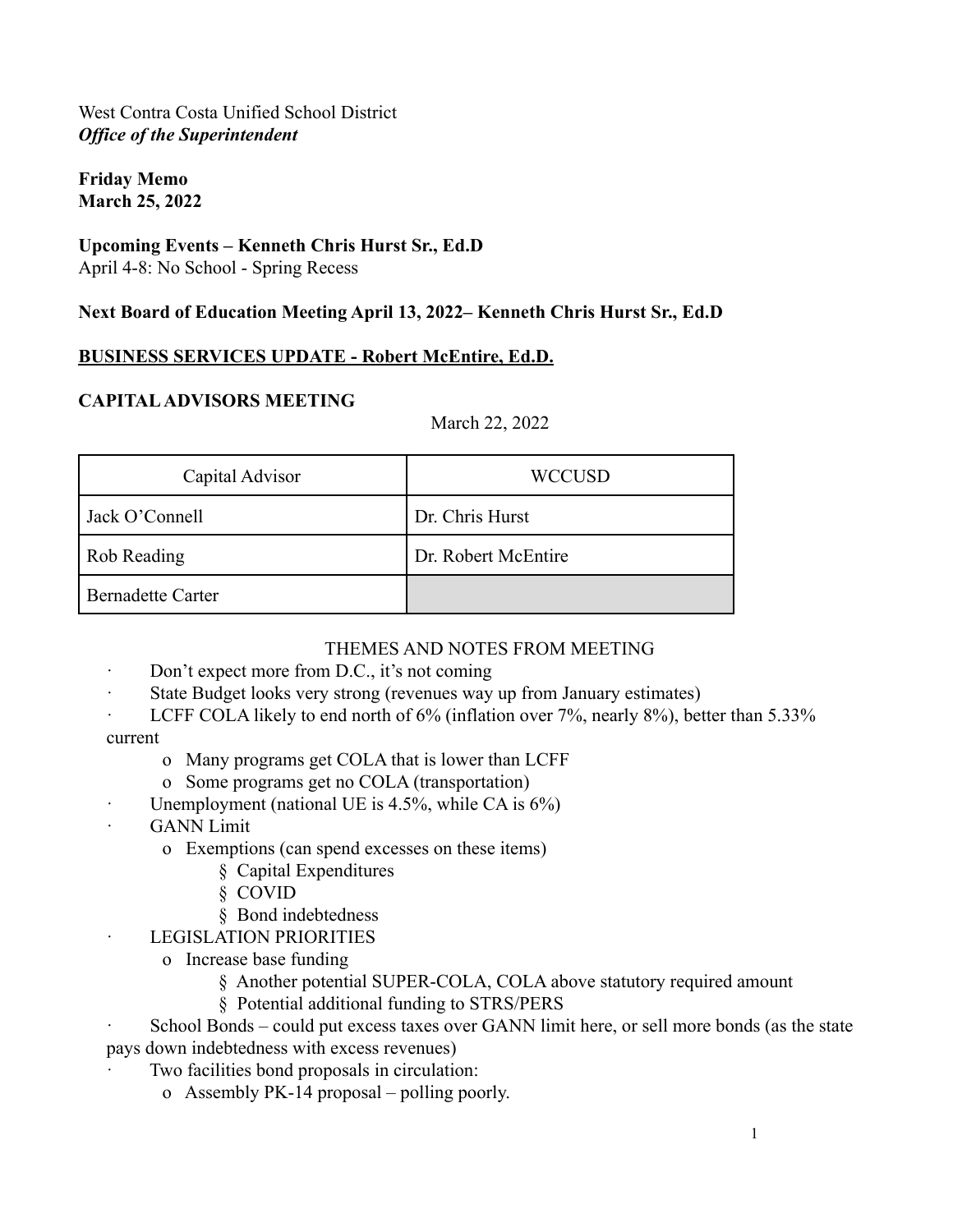o Senate PK-12 proposal – polling better without higher ed.

There is a lot of turnover coming in the legislature

- o 22 people in the legislature not running again due to term limits
- o Currently 4 vacancies in legislature (now 54/76 needed to override a veto)

Proposed change from ADA to Enrollment would cost \$3.4B. Its 50/50 that this will move forward at this point.

It is likely LCFF will be funded with COLA above 5.33% and the Governor's 3-year average ADA proposal all move forward.

Industry Themes (concerns from Superintendent's across the state)

- o Facilities get more "equity" between districts with facilities
- o 10-12% cost increases normal, now that's quarterly increases
- o Pressure from PG&E 13% rate increase next year alone (FY23)

§ More brownouts and unpredicted shutoffs

## **Bond Refunding Rating Calls**

On March 23, 2022, the District finance and facilities teams, supported by the KNN finance, J.P. Morgan and Raymond James (underwriters), all met with Standard & Poors and Fitch to update the District's credit ratings in advance of a potential bond refunding. The meetings went very smoothly and the rating agencies felt a level of comfort with the information provided. Since the last board meeting, interest rates have risen substantially. Higher interest rates lower savings and have pushed most of the bond we intended to refinance "out of the money." That means the refinancing would not meet the district's criteria for savings to move forward. As a result, we have requested that the rating agencies hold the new data we provided and not re-rate the district until we tell them we are ready to move forward with a transaction once conditions meet district policy for refinancing. To ensure we are ready to respond to quick moving market conditions, we will move forward with all of the legal documents and board authorizations. It is worth noting that the district pays no fees or expenses unless the transaction closes, and all fees would be paid from within the transaction.

## **Curriculum, Instruction & Assessment Early Learning/Elementary- LaResha Martin (Christi Roscigno & team)**

# **District Wide Language and Literacy PD**

On April 28th there will be an opportunity for all teachers in grades TK-12 to collaborate about best practices in Language and Literacy. The Language & Literacy Teacher Leaders will be facilitating small groups that other teachers can opt in to based upon their interests.

# **Communications Update - Ryan Phillips**

# **Wednesday, March 23, 2022**

# **[Vallejo High badminton team sweeps Pinole Valley - Times-Herald](https://www.timesheraldonline.com/2022/03/23/vallejo-high-badminton-team-sweeps-pinole-valley)**

The Vallejo High badminton team routed Pinole Valley 17-0 on Tuesday in Tri-County Athletic League play. In girls singles, Rachel Contreras beat …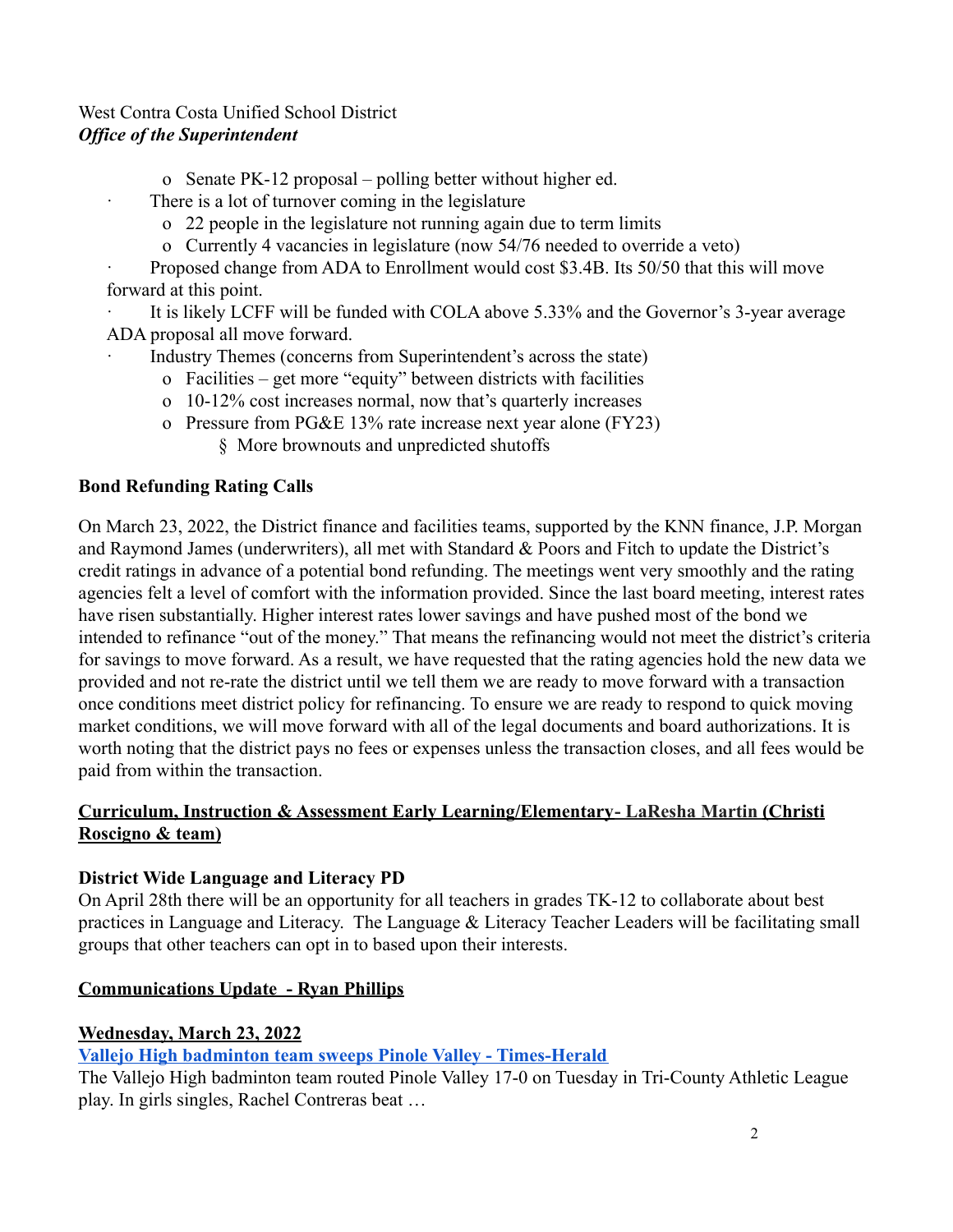#### **[Bethel High School boys volleyball team upset Pinole Valley - Times-Herald](https://www.timesheraldonline.com/2022/03/23/bethel-high-school-boys-volleyball-team-upset-pinole-valley/)**

The Bethel High School boys volleyball team upset Pinole Valley 25-18, 25-19, 25-21 on Tuesday as the Jaguars avenged an earlier defeat to the ...

### **[West Contra Costa Unified School District could run out of money they project \\$151M debt in 2024](https://abc7news.com/west-contra-costa-unified-school-district-wccusd-budget-board/11673683/) | ABC7**

In the East Bay, the West Contra Costa County School District is facing a staggering budget deficit that could result in them running out of money next year. Superintendent Kenneth Hurst started this job 10 months ago, and now he is inheriting years of budget deficit. "I'm deeply concerned about our future," said Superintendent Hurst. According to the latest WCCUSD report, they are currently [\\$42 million](https://simbli.eboardsolutions.com/Meetings/Attachment.aspx?S=36030499&AID=231855&MID=11218) in debt.

#### **[Candy and donuts: School mask incitement in SF's Left Bay Area overshadowed by fears of unease](https://www.thebharatexpressnews.com/candy-and-donuts-school-mask-incitement-in-sfs-left-bay-area-overshadowed-by-fears-of-unease-and-bullying/) [and bullying](https://www.thebharatexpressnews.com/candy-and-donuts-school-mask-incitement-in-sfs-left-bay-area-overshadowed-by-fears-of-unease-and-bullying/) | [The Bharat Express News](https://www.thebharatexpressnews.com/author/amit/)**

The West Contra Costa Unified School District (WCCUSD) continues to strongly recommend that all students and staff wear a mask at school or work, but has spoken out against teachers who offer rewards to students who remain hidden.

"Encouraging students to wear masks is prohibited. Providing candy and donuts to students to encourage them to wear masks is against the district's student welfare policy, which discourages the use of candy and similar rewards for student conduct," said San Francisco Bay Area. Area district said.

## **Tuesday, March 22, 2022**

**[West Contra Costa students launch weather balloon into earth's stratosphere | EdSource](https://edsource.org/updates/west-contra-costa-students-launch-weather-balloon-into-earths-stratosphere)** Students from West Contra Costa Unified's Vista virtual academy and Hercules Middle School launched a [weather balloon](https://www.weather.gov/bmx/kidscorner_weatherballoons) miles up into the earth's stratosphere Tuesday after studying weather patterns and learning about meteorological studies.

The balloon launch, dubbed "Mission Validate" is part of the district's partnership with the ["Never Stop](http://www.oluwasunil.com/nslu)" [Looking Up" research Group,](http://www.oluwasunil.com/nslu) a collective of scientists, engineers and mathematicians who work to inspire students.

#### **[School mask incentive in lefty SF Bay Area trumped by fears of unwellness and bullying | Fox News](https://www.foxnews.com/us/some-bay-area-schools-begin-lifting-mask-mandates-for-students)**

The West Contra Costa Unified School District (WCCUSD) continues to strongly recommend that all students and staff wear a mask while at school or work, but it has come out against teachers who had been offering rewards for students who stay masked. "Providing incentives to students to wear a mask is prohibited. Providing candy and doughnuts to students to encourage them to wear masks goes against the district's student wellness policy, which discourages the use of candy and similar rewards for student conduct," the San Francisco Bay Area district said.

## **[Sacramento's teacher strike could be third in Northern California this month|](https://www.sacbee.com/news/local/education/article259653995.html) The Sacramento Bee**

In January, teachers at West Contra Costa Unified School District staged a "sickout" to protest for KN95 masks for students, as well as weekly required testing for students and a formalized omicron variant response plan from the district, according to EdSource. Earlier this year, two Oakland teachers took part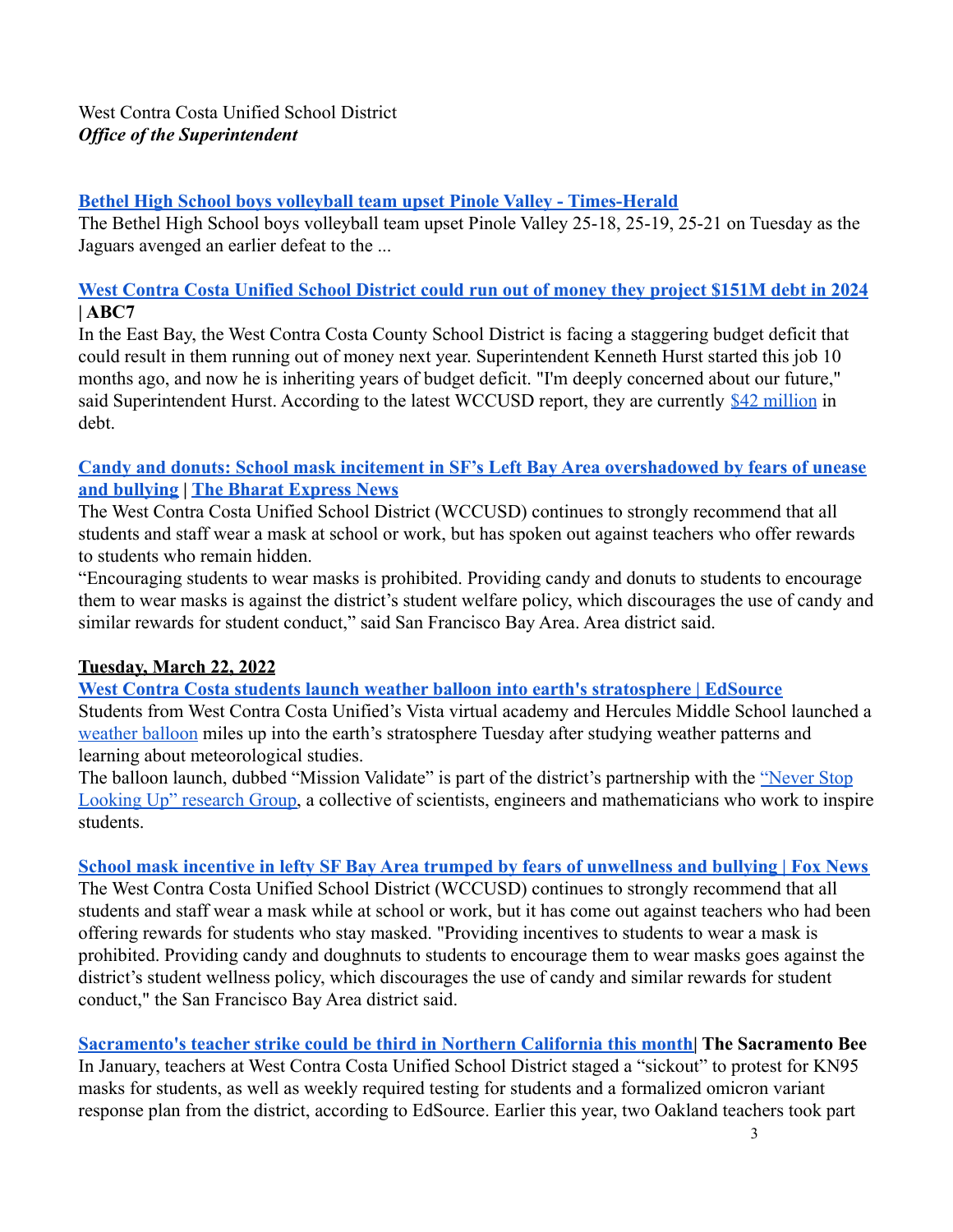in a 20-day hunger strike to protest the planned closure of two schools at the end of the school year, according to EdSource.

### **[PTA yard sale to benefit Verde Elementary | Richmond Standard](https://richmondstandard.com/lifestyle/entertainment-and-food/2022/03/22/pta-yard-sale-to-benefit-verde-elementary/)**

Verde Elementary, a K-8 grade school in the West Contra Costa Unified School District (WCCUSD), will host the "Verde Mini Pulga PTA Fundraiser" Sat., March 26 from 9 a.m. to 3 p.m. Proceeds will benefit the school's PTA in support of Verde students. According to Contra Costa County Supervisor John Gioia on Facebook, the yard sale is "an excellent opportunity to support our only school in North Richmond and buy one-of-a-kind items from local residents." In addition to the opportunity to peruse local treasures, the yard sale will offer food and boosters for \$10 in support of the school, per organizers.

#### **Monday, March 21, 2022**

### **[Richmond High Students Transfixed and Inspired by Jackson Confirmation Hearings](https://sanfrancisco.cbslocal.com/2022/03/21/richmond-high-students-transfixed-and-inspired-by-jackson-confirmation-hearings/) | KPIX5 CBS San Francisco**

A group of students at Richmond High School were riveted by Monday's Senate Supreme Court confirmation hearings, finding inspiration and encouragement in the example set by nominee Judge Ketanji Brown Jackson. "Someone who looks like me who's going to be on the highest court is inspirational since a lot of my family members didn't go to college. Seeing that actually makes me think I can succeed at that level," said Richmond High senior Starr Williams.

#### **[WCCUSD prohibits incentivizing students to wear masks | Richmond Standard](https://richmondstandard.com/richmond/2022/03/21/wccusd-prohibits-incentivizing-students-to-wear-masks/)**

West Contra Costa Unified School District (WCCUSD) Superintendent Dr. Chris Hurst says it is prohibited to incentivise mask wearing in schools, such as providing candy or doughnuts to convince students to wear them. In his weekly newsletter, Dr. Chris Hurst strongly recommended masking but reminded school communities that wearing a mask is [no longer required](https://richmondstandard.com/community/education/2022/03/14/wccusd-changes-mask-guidelines/) on campuses as district policies have aligned with state health recommendations.

## **[Richmond Promise launches search for new team member](https://richmondstandard.com/richmond/2022/03/21/richmond-promise-launches-search-for-new-team-member/) | Richmond Standard**

Richmond Promise—a college success initiative that aims to build a college graduating culture in Richmond via a college scholarship, collaborative partnerships and supportive programming—is looking to hire a full-time [college access and scholarship](https://drive.google.com/file/d/12QE7GA-G2SIy1SUQKsa9sCASEDQIfKM5/view) operations coordinator to join its team. The position's salary range is \$55,000 to \$65,000, based on experience, and benefits include health care, retirement 401K match, paid holidays and vacation. The ideal candidate for this position will be "passionate about the mission of the Richmond Promise and equitable access to higher education," per the organization in its job description, adding that they should also believe "deeply in doing whatever it takes to help our students succeed."

#### **Sunday, March 20, 2022**

## **[State Fiscal Austerity Agency Says 11 School Districts Face Similar Fate as OUSD | Post News](https://www.postnewsgroup.com/state-fiscal-austerity-agency-says-11-school-districts-face-similar-fate-as-ousd/) [Group](https://www.postnewsgroup.com/state-fiscal-austerity-agency-says-11-school-districts-face-similar-fate-as-ousd/)**

The financial austerity arm overseeing public education in California, the Fiscal Crisis Management and Assistance Team (FCMAT), has performed a behind-the-scenes role determining budgets, repeated cutbacks, layoffs, and the closures of 21 schools since they moved into Oakland along with the state